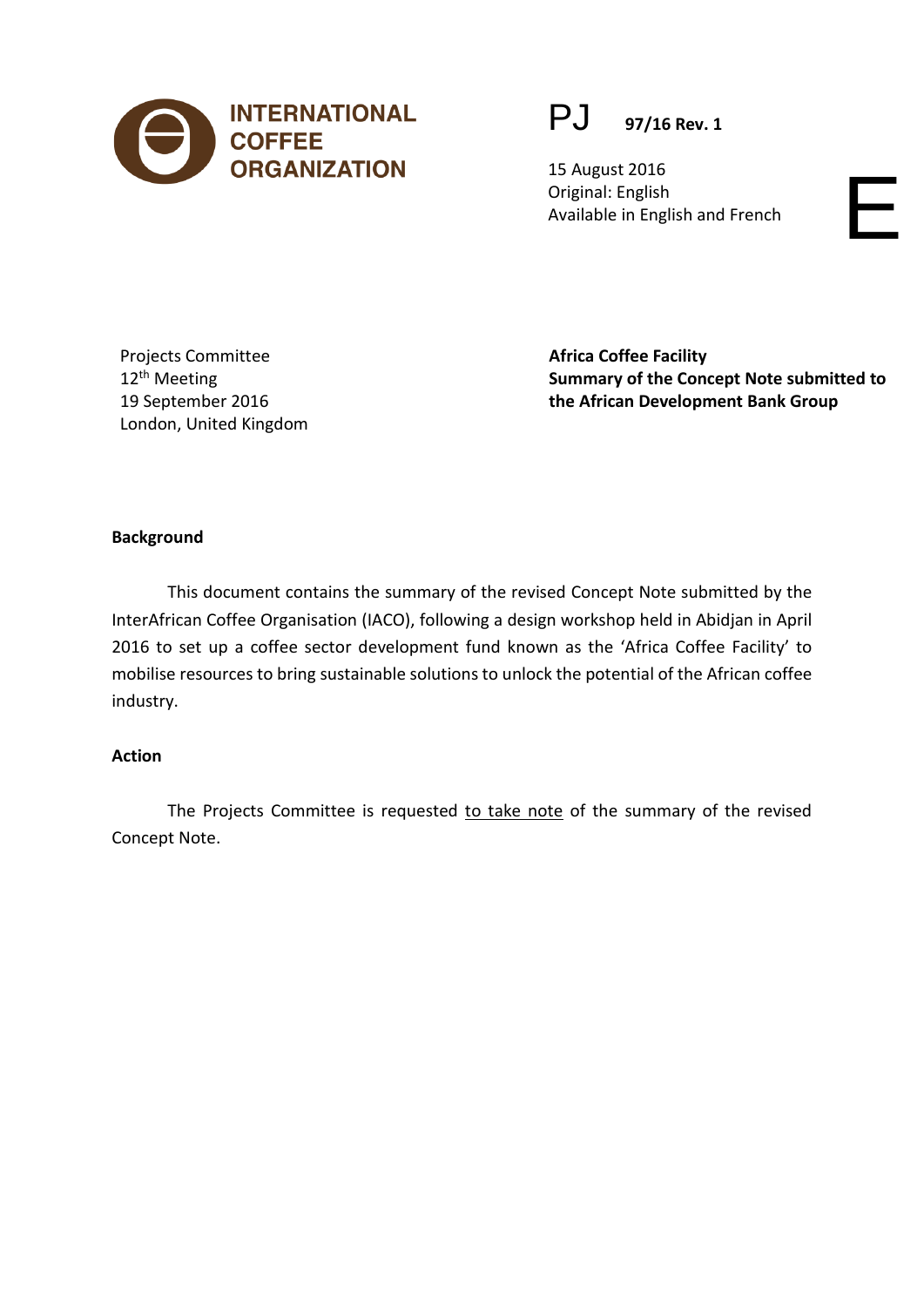### **AFRICA COFFEE FACILITY SUMMARY OF THE CONCEPT NOTE SUBMITTED TO THE AFRICAN DEVELOPMENT BANK GROUP[1](#page-1-0)**

#### I. **Background**

The African continent has the largest number of coffee producing countries and the industry is essential to many countries as it is a primary source of income for more than 12 million households, and contributes a significant proportion of tax income in a number of these countries. Indeed, the coffee sub-sector will continue to offer opportunities for growth, raising earnings and transforming lives of the farming communities. Africa holds a great potential for catalysing private sector development, creation of jobs and generation of income for both public and private sectors — including farmers, processors, cooperatives, exporting firms and governments among others.

However, as in the case of many other agricultural sectors, the development of the coffee sector in Africa faces a number of challenges closely dependent on each individual situation of the 25 coffee producing countries. It is against this background that within the framework of the 4<sup>th</sup> Consultative Forum on Coffee Sector Finance of the International Coffee Organization and under the leadership of the Secretary-General of the Inter-African Coffee Organisation (IACO), various partners in the coffee value chain have approached the African Development Bank (AfDB) to request the creation of a coffee development fund known as the 'African Coffee Facility'.

In reaction to that request the Bank proposed setting-up a design workshop to establish consensus on what needs to be done to address the various issues confronting the African Coffee sector. The purpose of the workshop was to create the forum for stakeholders and partners in the coffee sector in Africa to discuss and decide on various issues with respect to the establishment of this Facility. The Workshop established the real purpose of the Africa Coffee Facility, how it will be resourced and operated, the structure and management of the Facility, the size of the Facility, and the key components or pillars which would be financed by the Facility. It also determined the conditions for drawing on the Facility, the tenor of the Facility, how it will be managed, where it will be located, and a time-table for its commencement and launch.

<span id="page-1-0"></span><sup>-</sup><sup>1</sup> *The full Concept Note submitted to the AfDB is available from the Secretariat upon request.*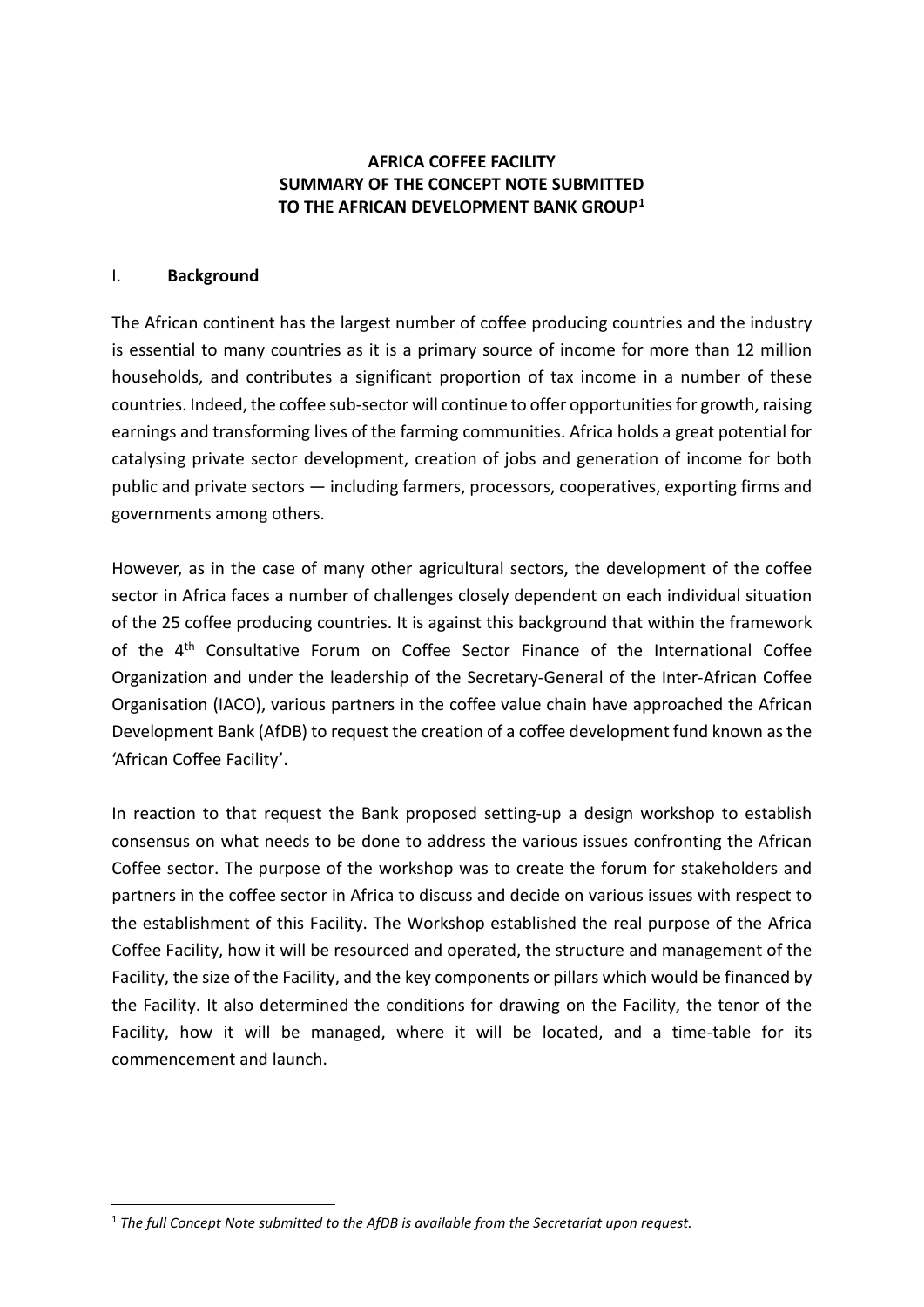#### **II. Key objectives for the Facility**

- (a) Improve the livelihoods of small-scale coffee growers.
- (b) Increase the contribution of coffee to economies of producing countries.
- (c) Strengthen the role and participation of women and youth in the coffee value chain.
- (d) Ensure the sustainability of the African coffee industry in the light of the challenges of climate change.
- (e) Enhance the competitiveness of African coffee.
- (f) Increase value addition generated by the African coffee sector.

### **III. Components**

### **Component 1: Building a sustainable coffee supply chain**

- (a) Improving productivity/profitability along the value chain particularly for producers.
- (b) Promoting transition from subsistence coffee farming to coffee farming as a business.
- (c) Sustainable production practices (including good agricultural practices) and increasing production and productivity to ensure sustainable supply of quality coffee to the world market.
- (d) Development of a coffee-specific business development/extension service that is based on national sustainability criteria which are well understood and locally owned and preferably led by the private sector.
- (e) Diseases and pest management.
- (f) Engagement and empowerment of youth and women in coffee business along the value chain as they account for the major proportion of the work force in the agricultural sector.
- (g) Strengthening farmer organizations.
- (h) Improved food security and nutritional awareness of coffee growing families.
- (i) Support for crop and income diversification.
- (j) Environmentally friendly practices and support to producer-organizations to ensure social responsibility in sustainably meeting consumers' demand and/or preference.

### **Component 2: Building demand, market linkages and investment**

- (a) Improve access to finance for inputs and business development services.
- (b) Improve market access for producers and producer organizations.
- (c) Appropriate technology adoption/adaptation.
- (d) Development of the value-chain: improved value addition (Post-harvest handling, processing & consumption).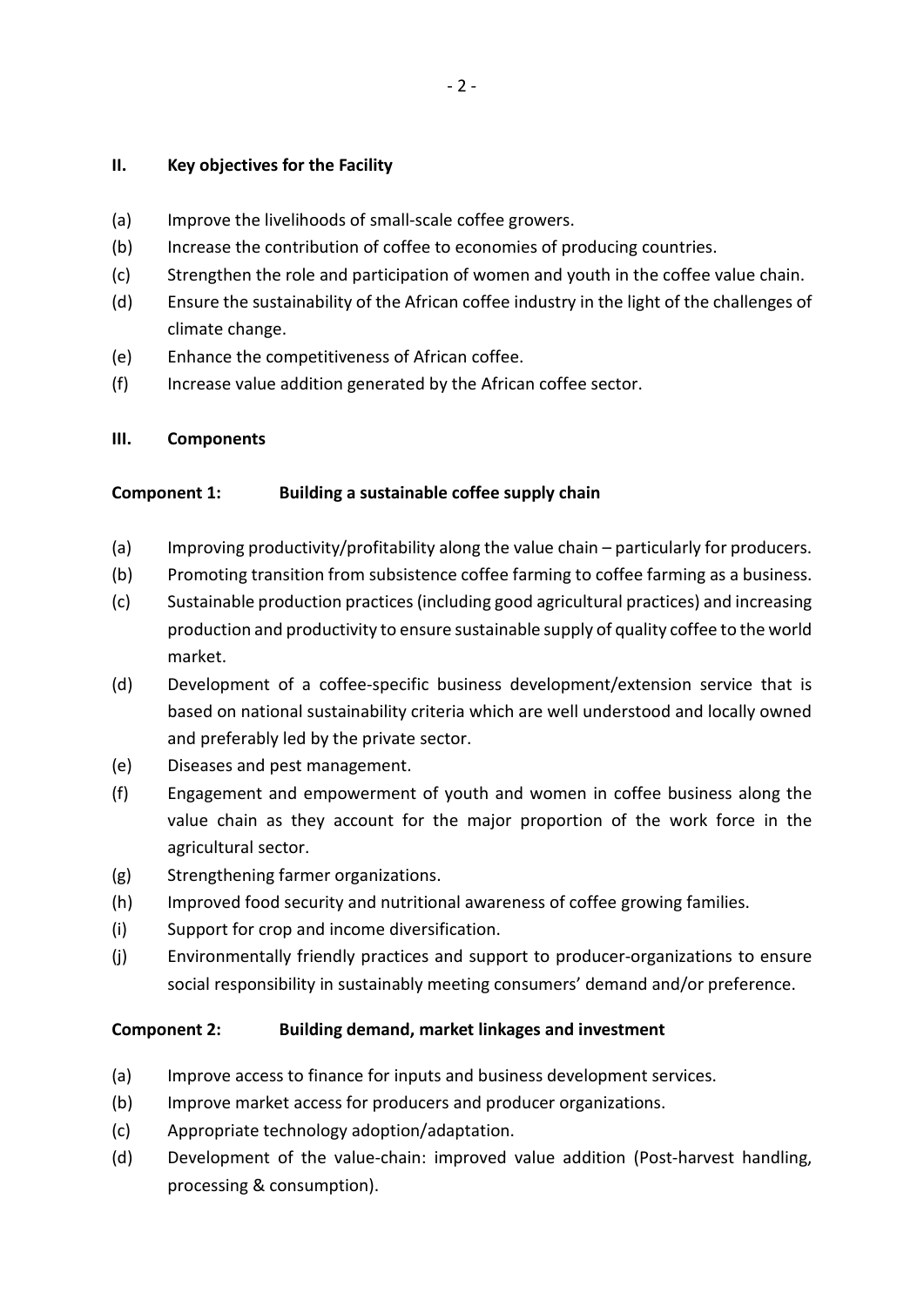# **Component 3: Promoting climate change adaptation and environmentally responsible practices**

- (a) Promote climate-smart coffee farming by using inputs and materials that ensure resilience of the plant.
- (b) Establish and monitor weather information.
- (c) Support research institutions to develop and disseminate new high yielding and drought, pests and diseases resistant planting materials.
- (d) Support the development of irrigation infrastructure where appropriate.
- (e) Promote the development and promotion of carbon sequestration in coffee farming.

# **Component 4: Dissemination of information, and communication of lessonslearned, sharing of experiences and tools, and building partnerships**

- (a) Synthesis, Systematise, disseminate and/or share the methodologies, contents, outcomes, experience gained and lessons learned from the project results and research findings.
- (b) Build partnership with relevant technical and financial institutions and business enterprises.
- (c) Building capacity of Centres of Excellence (COEs), strengthen the existing COEs and making them functional.

#### **IV. Proposed funding and allocation**

The tenure of the Africa Coffee Facility (ACF) is ten years, with a five-year financing target of US\$150million. It is expected to cover all the coffee producing countries in Africa, currently 25 in number. Based on the Components of the Facility, the following proportional appropriation are suggested:

- Component 1: Building a Sustainable Supply Chain 80% (US\$120.0 m)
- Component 2: Building Demand, Mkt Linkages, etc.  $-5%$  (US\$7.5 m)
- Component 3: Climate Change and environment  $-12\%$  (US\$18.0m)
- Component 4: Info and knowledge Dissemination  $-$  3% (US\$4.5 m)
- -
	-
	-

Component 1 with a proposed 80% of the ACF would also be used to leverage Private sector Investments through the Matching Fund Model/Approach. For example, for every US\$1 of Grant Funding, we can leverage between US\$1-3 of private investments. This means component 1 (US\$120 m) can be used to leverage between (US\$120m-US\$360m) of private sector investments that largely mitigate the risks of value chain players, especially smallholder farmers.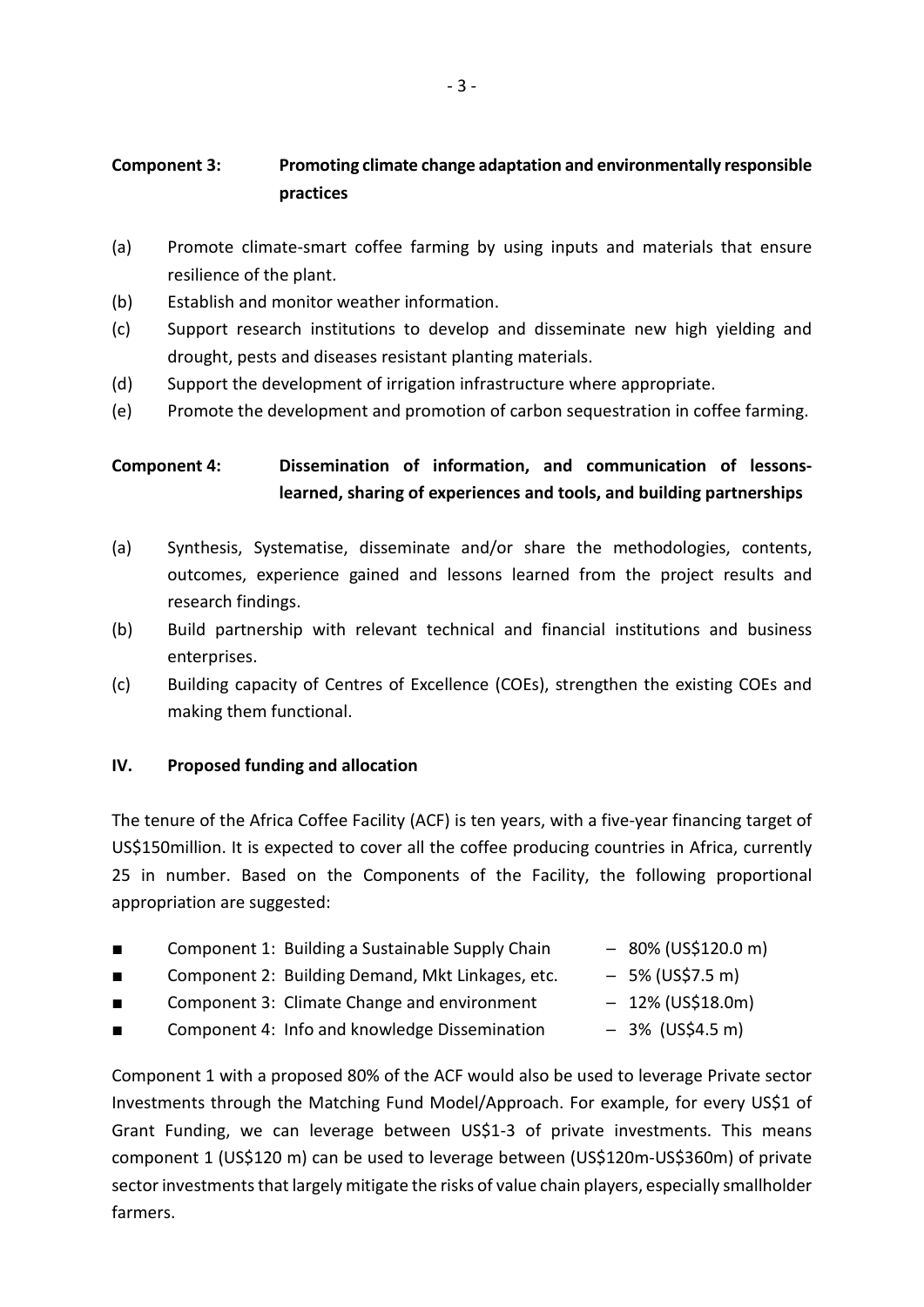## **V. Beneficiaries**

Beneficiaries will be primarily poor farmers in the 25 coffee producing countries in Africa. This will include households headed by women. Farmers will benefit through greater access and availability of inputs and services that allow them equitable access to markets and to increase their productivity, production and income. The poor in rural and urban settings will also benefit indirectly, through greater and more secured availability of jobs in the respective value chains.

## **VI. Structure and governance of the Facility**

The AfDB hosts a number of Special Facilities for various purposes. There are however, different governance structures for the different facilities. The Africa Coffee Facility is an initiative of IACO, and the AfDB has provided technical assistance to IACO in the designing of the Facility.

The Facility will be set up as a legal entity, hosted by the AfDB, and will operate in accordance with the policies of the Bank regarding the facilities hosted by the Bank. The overall purpose of the Facility will be to mobilise and apply resources to the coffee sector ensuring the overall transformation of the coffee sector in Africa and to particularly ensure improvements that lead to poverty reduction and better livelihoods of coffee farmers.

One option of the institutional structure of the Facility shall consist of a Governing Council, a Secretariat and a Director. It is further recommended that the Facility comprises a small Secretariat staff initially including: a Coordinator, three professionals, as well as an office administrator and a support staff.

- The Governing Council will be made up of representatives of IACO member states, the Bank, other international organizations, and the private sector.
- The voting powers of Council members will be equivalent to the contributions of the constituencies they represent, which will be detailed in the incorporation document.
- Its functions will include determining and approving policy, appointing a Secretariat leadership, authorising replenishments of resources, and appointing external auditors. Approving the annual budgets and annual work programmes, issuing By-laws, regulations and rules for the Facility.

The Chief Executive Officer of the Facility shall be the Director who shall be appointed by the Governing Council. The Director shall be responsible for the day-to-day administration of the Facility and shall appoint the staff of the Facility, submit independently audited financial reports to the Governing Council and represent the Facility externally.